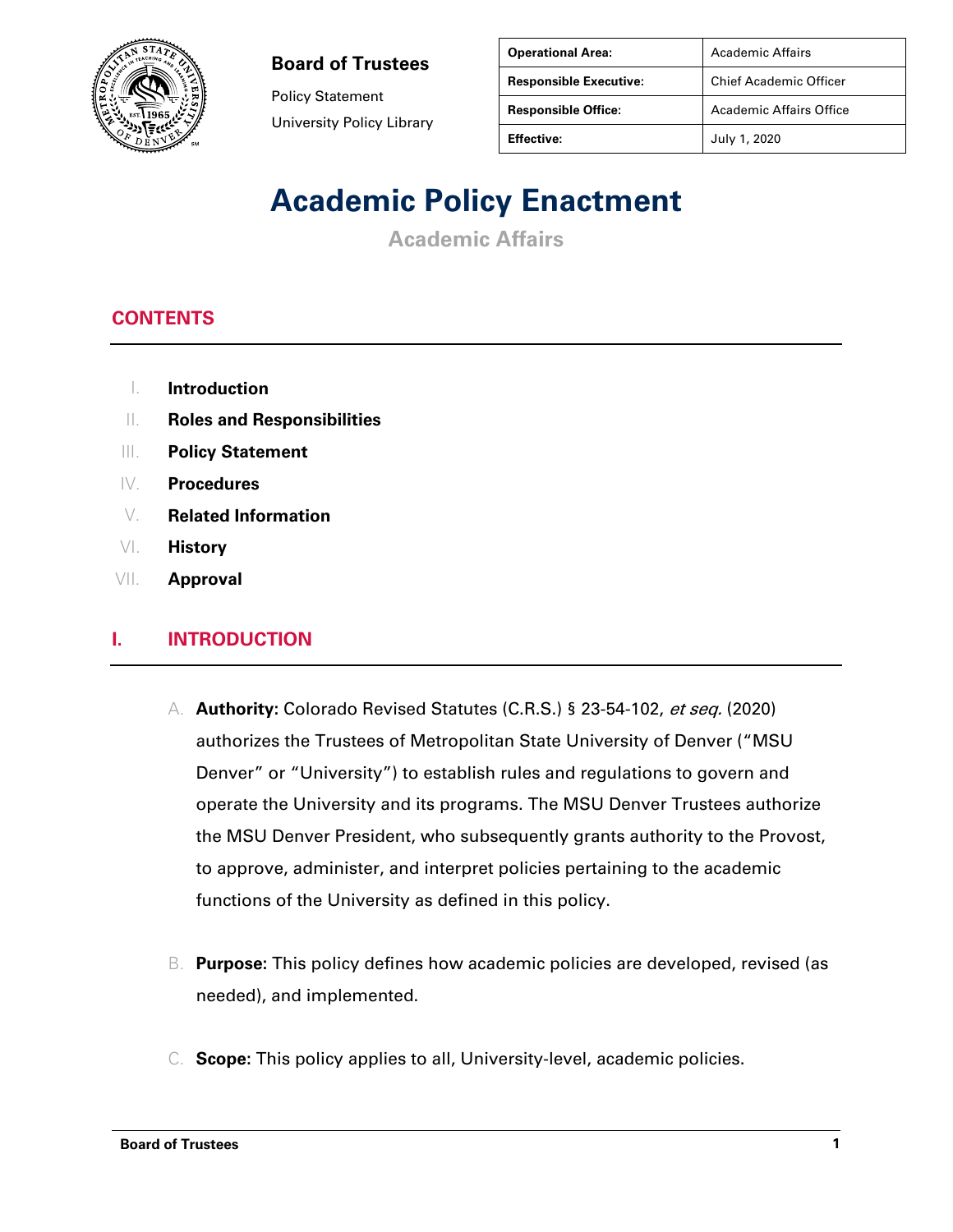

Policy Statement University Policy Library

| <b>Operational Area:</b>      | Academic Affairs               |
|-------------------------------|--------------------------------|
| <b>Responsible Executive:</b> | <b>Chief Academic Officer</b>  |
| <b>Responsible Office:</b>    | <b>Academic Affairs Office</b> |
| <b>Effective:</b>             | July 1, 2020                   |

### **Academic Policy Enactment**

**Academic Affairs**

### **II. ROLES AND RESPONSIBILITIES**

- A. **Responsible Executive:** Provost and Executive Vice President for Academic Affairs
- B. **Responsible Administrator:** Associate Vice President of Curriculum and Policy Development
- C. **Responsible Entity:** Faculty Senate
- D. **Policy Contact:** Associate Vice President of Curriculum and Policy Development and the chairs of the Faculty Senate Academic Policies and Curriculum Committees.
- E. **Board of Trustees:** The Board approves, interprets, and administers policies related to University governance.
- F. **President:** The President approves, interprets, and administers policies related to University operations.
- G. **Provost:** The Provost approves, interprets, and administers policies related to academics, including instruction, curriculum, and research.
- H. **Associate Vice President of Curriculum and Policy Development**: This position supports policy developers by administering the academic policy development and review process and communicating with the University community regarding proposed, approved, and archived academic policies.
- I. **Faculty Senate Academic Policies and Curriculum Committees:** These committees, established under the Faculty Senate bylaws, shall consider and suggest modifications to any proposed changes to academic policies. The committees shall recommend such changes to the Faculty Senate.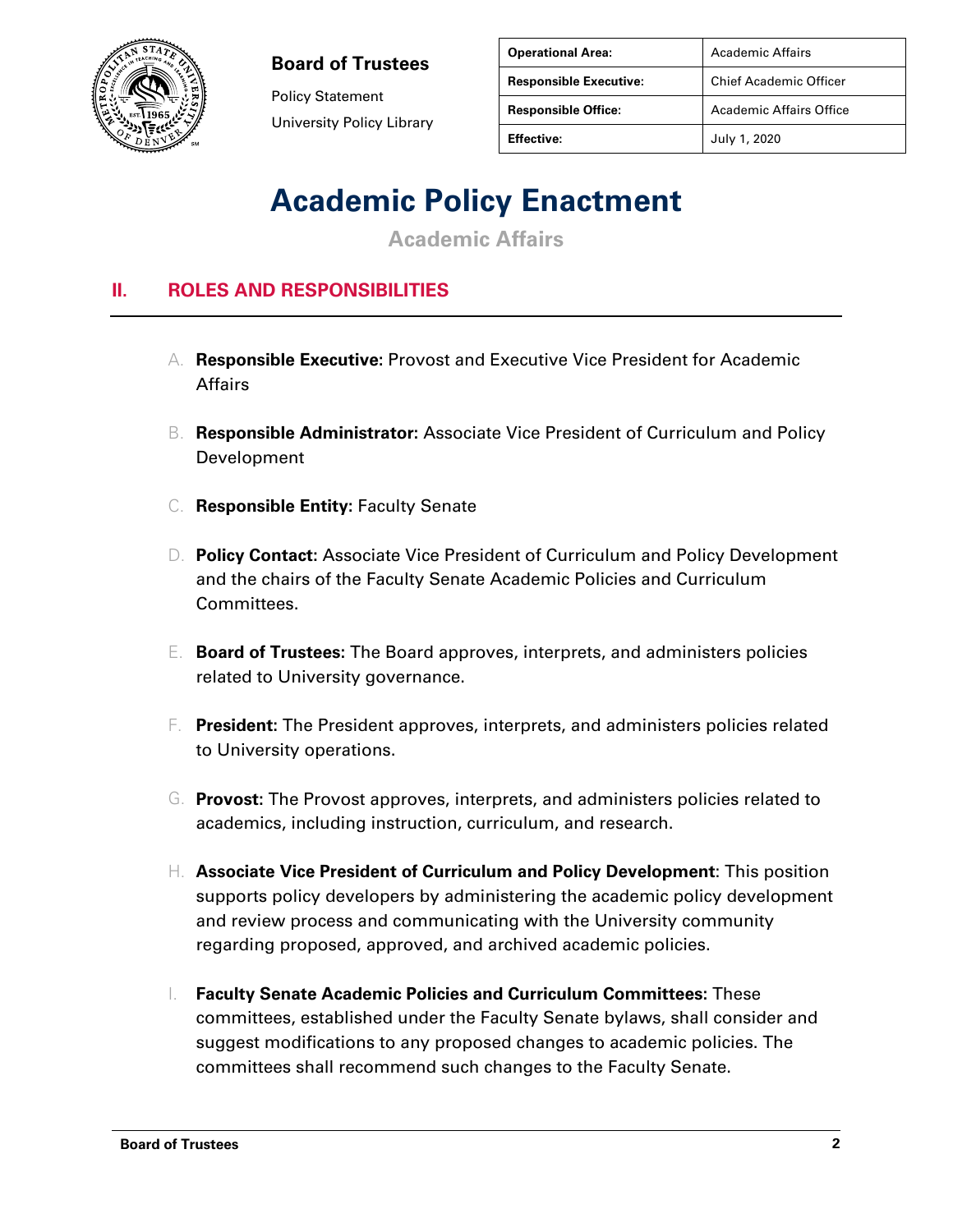

Policy Statement University Policy Library

| <b>Operational Area:</b>      | Academic Affairs              |
|-------------------------------|-------------------------------|
| <b>Responsible Executive:</b> | <b>Chief Academic Officer</b> |
| <b>Responsible Office:</b>    | Academic Affairs Office       |
| Effective:                    | July 1, 2020                  |

# **Academic Policy Enactment**

**Academic Affairs**

- J. **Associate Director of Curriculum and Catalog**: This position publishes academic policies in the University Catalog.
- K. **President's Cabinet:** The President's Cabinet reviews proposed University policies and revisions and recommends to the President whether a proposed policy should be approved. The President's Cabinet reviews policy impact statements to recommend if a proposed policy should undergo development.
- L. **University Policy Administrator**: The Policy Administrator supports policy developers by facilitating the University policy development and review process; researching best practices on proposed policies; providing policy development tools and templates; communicating with the University community regarding proposed, approved, and archived policies; and maintaining the University's policy library.

### **III. POLICY STATEMENT**

#### A. **Criteria**

- 1. An academic policy (1) advances the University's vision, mission, values, or strategic plan; and/or (2) aligns academic functions with accreditation, legal, or other externally imposed requirements; and/or (3) addresses an operational efficiency or institutional risk.
- 2. Academic policies and procedures apply to all students and all faculty of the University, or any subset of the student or faculty population, or applicants for student status at the University.

#### B. **Principles**

1. MSU Denver's process to establish, amend, or archive University academic policies will be consistent, well documented, and transparent.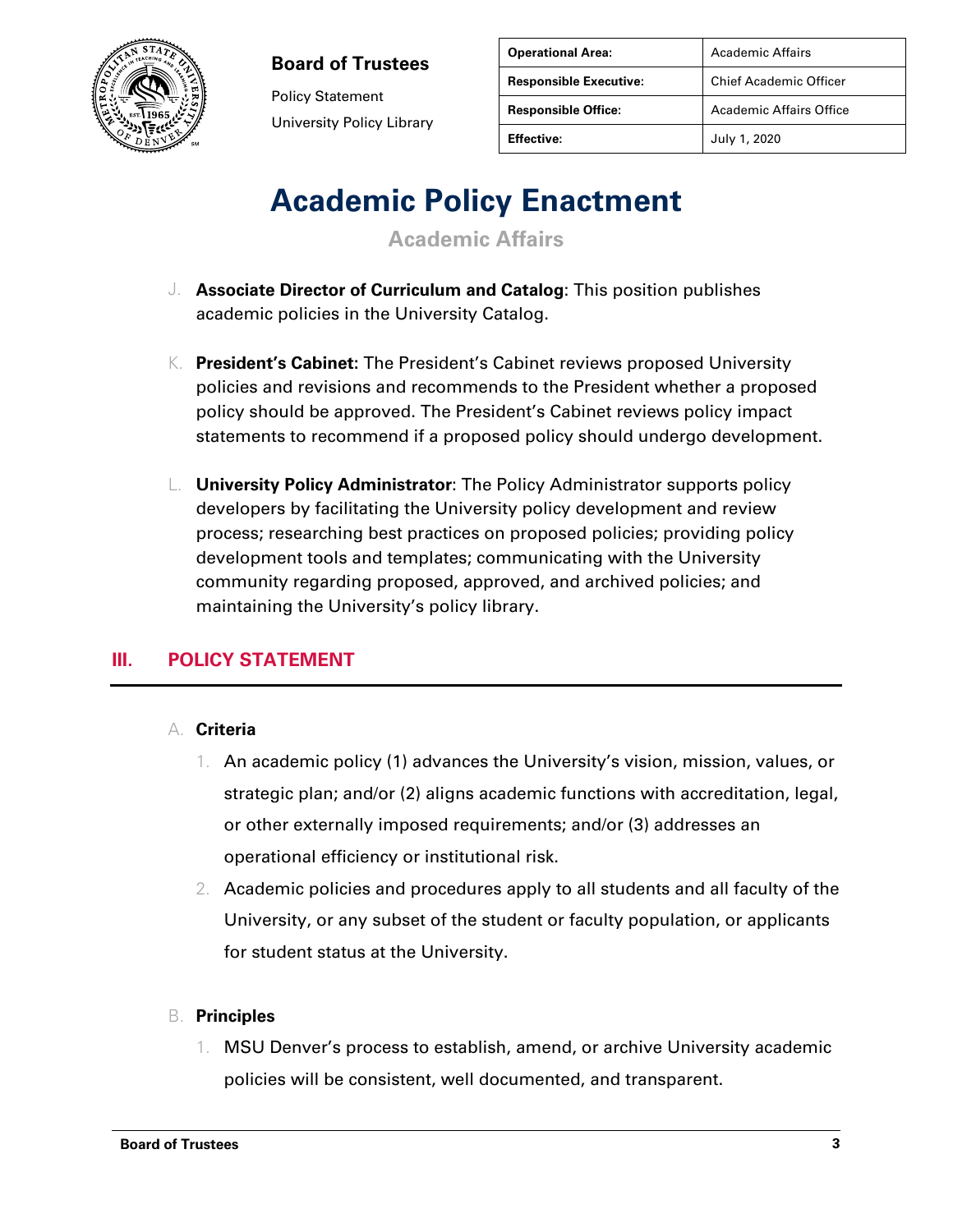

Policy Statement University Policy Library

| <b>Operational Area:</b>      | Academic Affairs               |
|-------------------------------|--------------------------------|
| <b>Responsible Executive:</b> | <b>Chief Academic Officer</b>  |
| <b>Responsible Office:</b>    | <b>Academic Affairs Office</b> |
| <b>Effective:</b>             | July 1, 2020                   |

### **Academic Policy Enactment**

**Academic Affairs**

- 2. As appropriate, impacted individuals, including students, faculty, staff, administrators, department chairs, and other relevant constituents, will have the opportunity to participate in the deliberation process prior to the establishment, amendment, or archiving of a University academic policy.
- 3. The Faculty Senate represents faculty members in all matters of interest and concern, including making recommendations on current and proposed changes in academic policy. The Faculty Senate shall have the principle role in the development of academic policies, such as policies related to teaching, curriculum, research and other scholarly activities, and academic ethics. All proposed academic policies, amendments to existing policies, or archiving of academic policies must be reviewed and voted upon by the Faculty Senate for recommendation to the responsible executive prior to implementation, revision, or archiving. The Faculty Senate Academic Policies Committee and/or the Faculty Senate Curriculum Committee shall consider and suggest modifications to any proposed changes to academic policies and shall make recommendations to the Faculty Senate on all matters related to academic policies. All impacted individuals are welcome to attend, speak at, and participate in the deliberation process, including by attending Academic Policies Committee meetings.
- 4. Approved University academic policies will be documented in a consistent, centralized, and searchable format.
- 5. Responsible administrators or designees will communicate with the appropriate members of the University community when University academic policies are established, amended, or archived.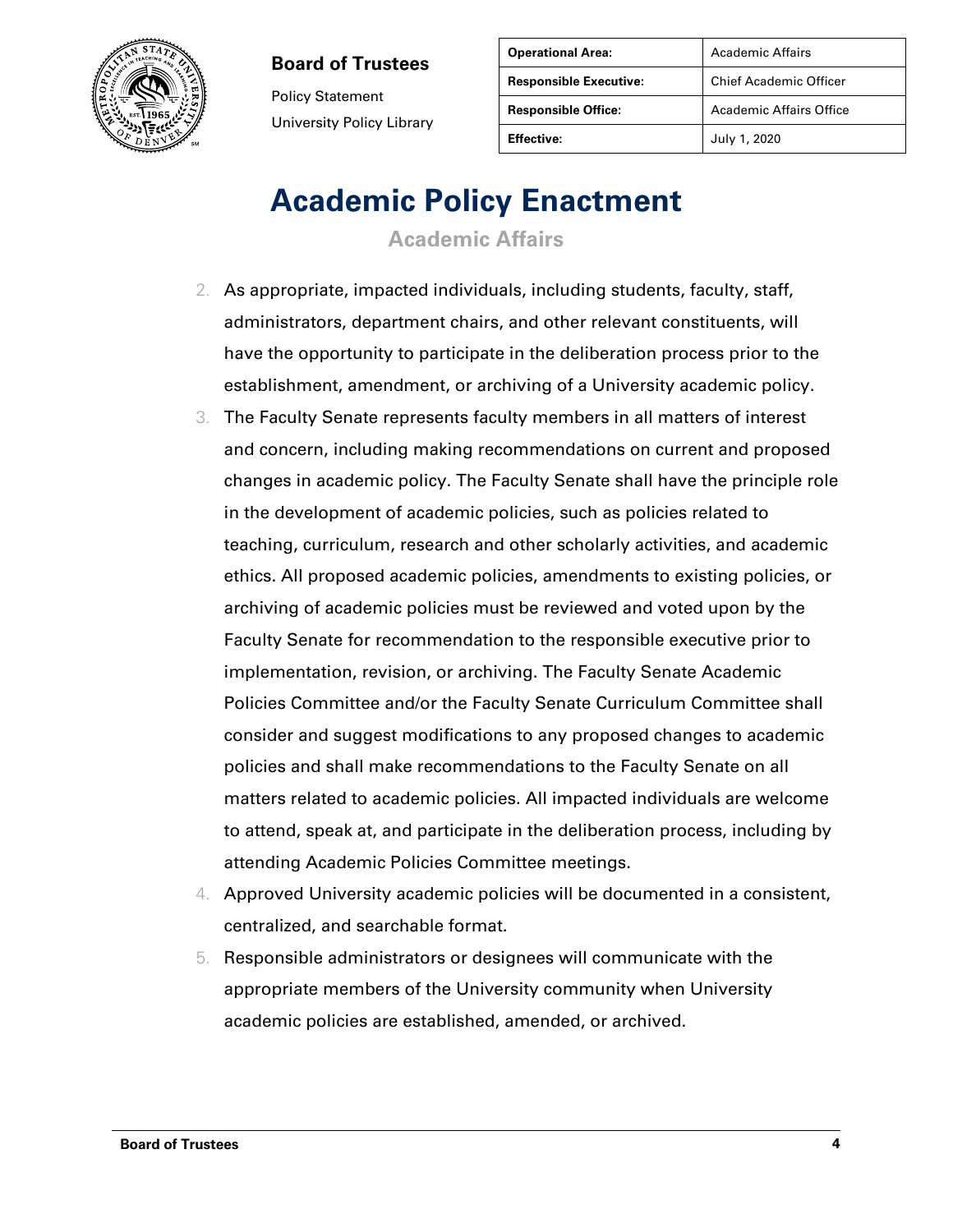

Policy Statement University Policy Library

| <b>Operational Area:</b>      | <b>Academic Affairs</b>        |
|-------------------------------|--------------------------------|
| <b>Responsible Executive:</b> | <b>Chief Academic Officer</b>  |
| <b>Responsible Office:</b>    | <b>Academic Affairs Office</b> |
| <b>Effective:</b>             | July 1, 2020                   |

# **Academic Policy Enactment**

**Academic Affairs**

- 6. Responsible administrators or designees will review existing University academic policies on a regular basis for currency, clarity, and consistency with other internal and external rules, regulations, and requirements.
- 7. Responsible administrators or designees will assess the effectiveness of policies, including communication of policies, on an ongoing basis.
- 8. University academic policies that are no longer relevant will be archived in a manner consistent with the State of Colorado's and the University's records retention protocols.

#### C. **Approval**

- 1. The Provost of MSU Denver, in consultation with the Faculty Senate, is responsible for approving, administering, and interpreting policies pertaining to the academic functions of the University.
- 2. Academic policies that primarily impact the organization and operation of academic programs but, due to their scope, must be considered presidential or board-level policies must also obtain Presidential or Board approval as described in section V.C. of this policy.
- 3. Disputes regarding proposed academic policies or revisions are encouraged to be resolved through the academic policy process at the lowest level possible. Authority to resolve disputes resides with the final approval authority.

#### D. **Expedited or Interim Policies**

1. The Provost may approve an interim, University academic policy when the standard time for review and approval is insufficient to address legal,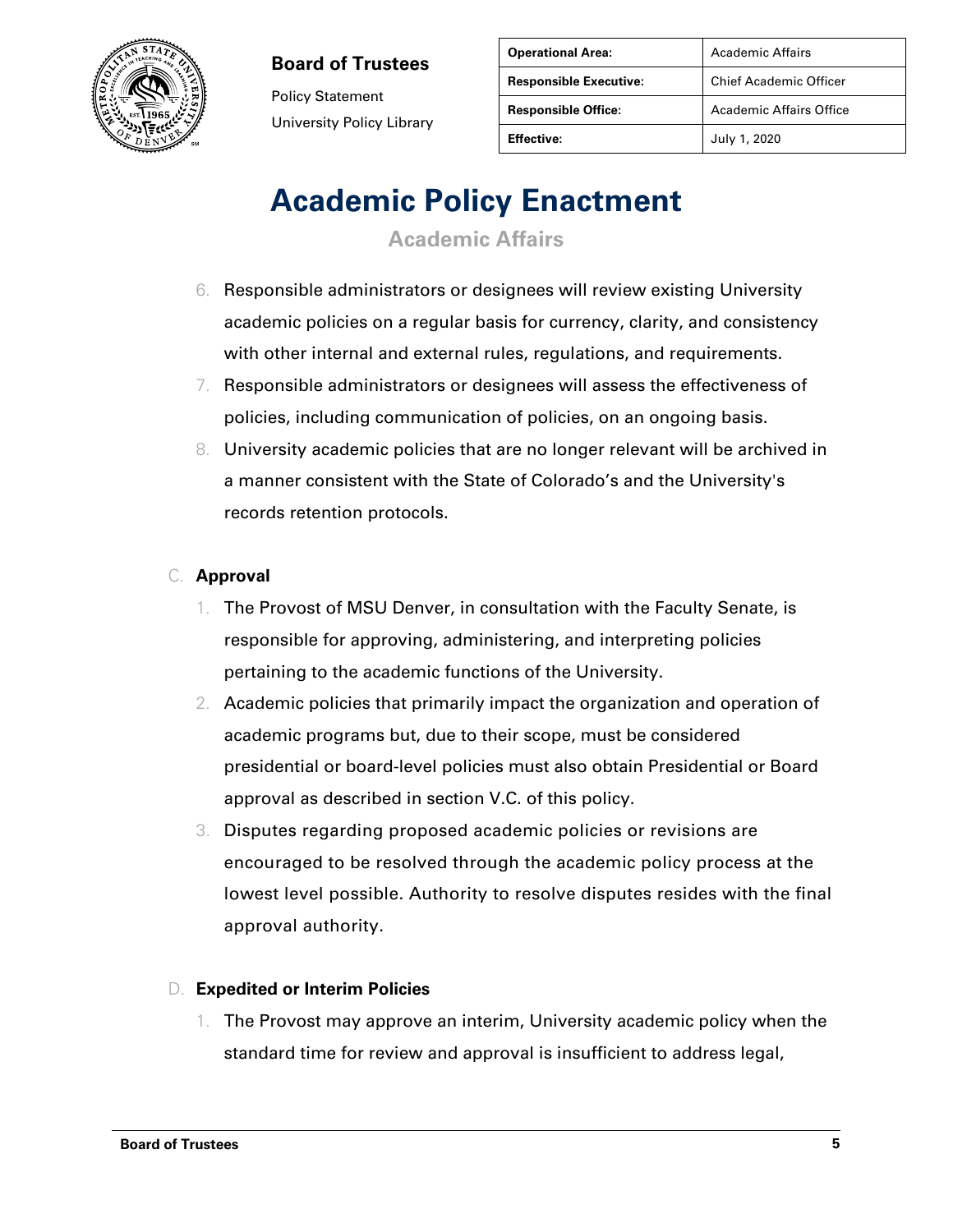

Policy Statement University Policy Library

| <b>Operational Area:</b>      | <b>Academic Affairs</b>        |
|-------------------------------|--------------------------------|
| <b>Responsible Executive:</b> | <b>Chief Academic Officer</b>  |
| <b>Responsible Office:</b>    | <b>Academic Affairs Office</b> |
| <b>Effective:</b>             | July 1, 2020                   |

# **Academic Policy Enactment**

**Academic Affairs**

accreditation, state higher education commission requirements, or a significant institutional risk.

- 2. If approved, interim policies are active for a maximum of one year, during which time the responsible individuals must complete the standard policy review and approval process.
- 3. Interim policies must be documented and published in a format consistent with standard approved policies.
- 4. Grammatical and technical changes may be made to policies to reflect current legal, accreditation, and/or state higher education commission requirements.

### **IV. DEFINITIONS**

- A. **Academic Policy:** A statement of principles governing the organization and operation of academic programs, including policies pertaining to curriculum, subject matter and method of instruction, scholarly activity, and those aspects of student experience which relate to the educational process. Areas that fall under the category of academic policy include but are not limited to:
	- 1. Admissions criteria,<sup>1</sup> awarding of transfer credit,<sup>2</sup> and related practices not established by the State of Colorado or the Colorado Commission on Higher Education;
	- 2. Curriculum,<sup>3</sup> including degrees, majors, minors, certificates, general education, and teacher preparation programs;

<sup>&</sup>lt;sup>1</sup> See Board of Trustees policy 5.7 Admission Requirements of the University.

<sup>&</sup>lt;sup>2</sup> See Board of Trustees policy 5.8 Transfer of Earned Credits.

 $\,^3$  Curriculum policies and procedures are governed by the Board of Trustees and Faculty Senate Curriculum Committee. See Board of Trustees policy 5.3 Academic Program Approval and the Faculty Senate Bylaws.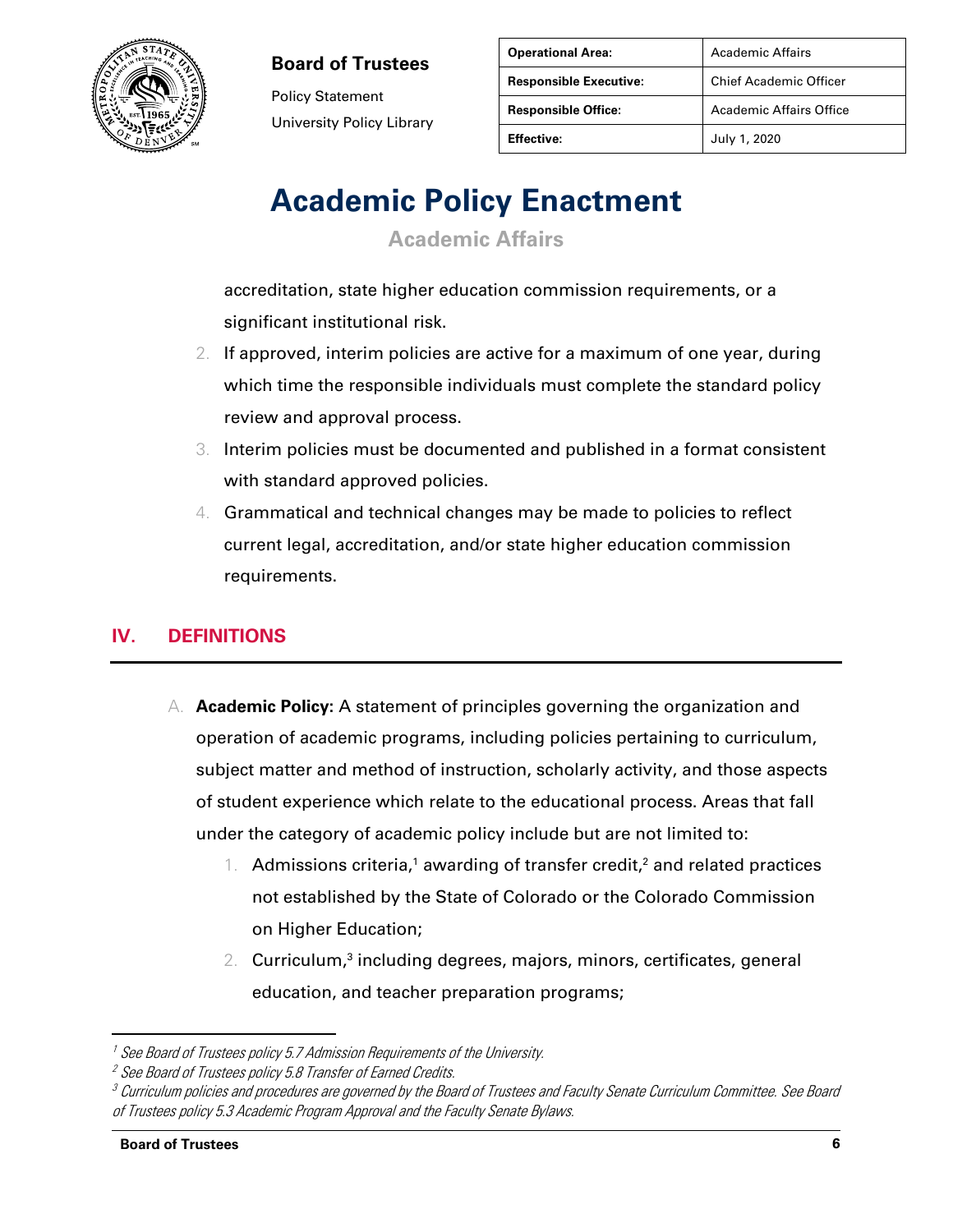

Policy Statement University Policy Library

| <b>Operational Area:</b>      | Academic Affairs               |
|-------------------------------|--------------------------------|
| <b>Responsible Executive:</b> | <b>Chief Academic Officer</b>  |
| <b>Responsible Office:</b>    | <b>Academic Affairs Office</b> |
| <b>Effective:</b>             | July 1, 2020                   |

# **Academic Policy Enactment**

**Academic Affairs**

- 3. Course credit and contact hours;
- 4. Grading practices;
- 5. Research and other scholarly activities;
- 6. Academic ethics; and
- 7. Graduation requirements.

Areas that do not fall under the category of academic policy include but are not limited to:

- 1. Campus security;
- 2. Extra-curricular and co-curricular activities;
- 3. Human resources;
- 4. Parking;
- 5. Student services; and
- 6. Technology acquisition.

### **V. PROCEDURES**

A. **Procedures for Establishing, Amending, or Archiving Academic Policies Pertaining to Student Academics (Programs, Degree Calculations, etc.)**

- 1. The Faculty Senate shall establish procedures for establishing new academic policies and suggesting modifications to any proposed changes to existing academic policies that include communication with impacted individuals and relevant constituent groups during the policy development process.
- 2. The Faculty Senate votes on the recommendation of the proposed policy or revision, if necessary. (A vote is not necessary if the proposed policy or revision is made solely to bring the university in line with legal, accreditation,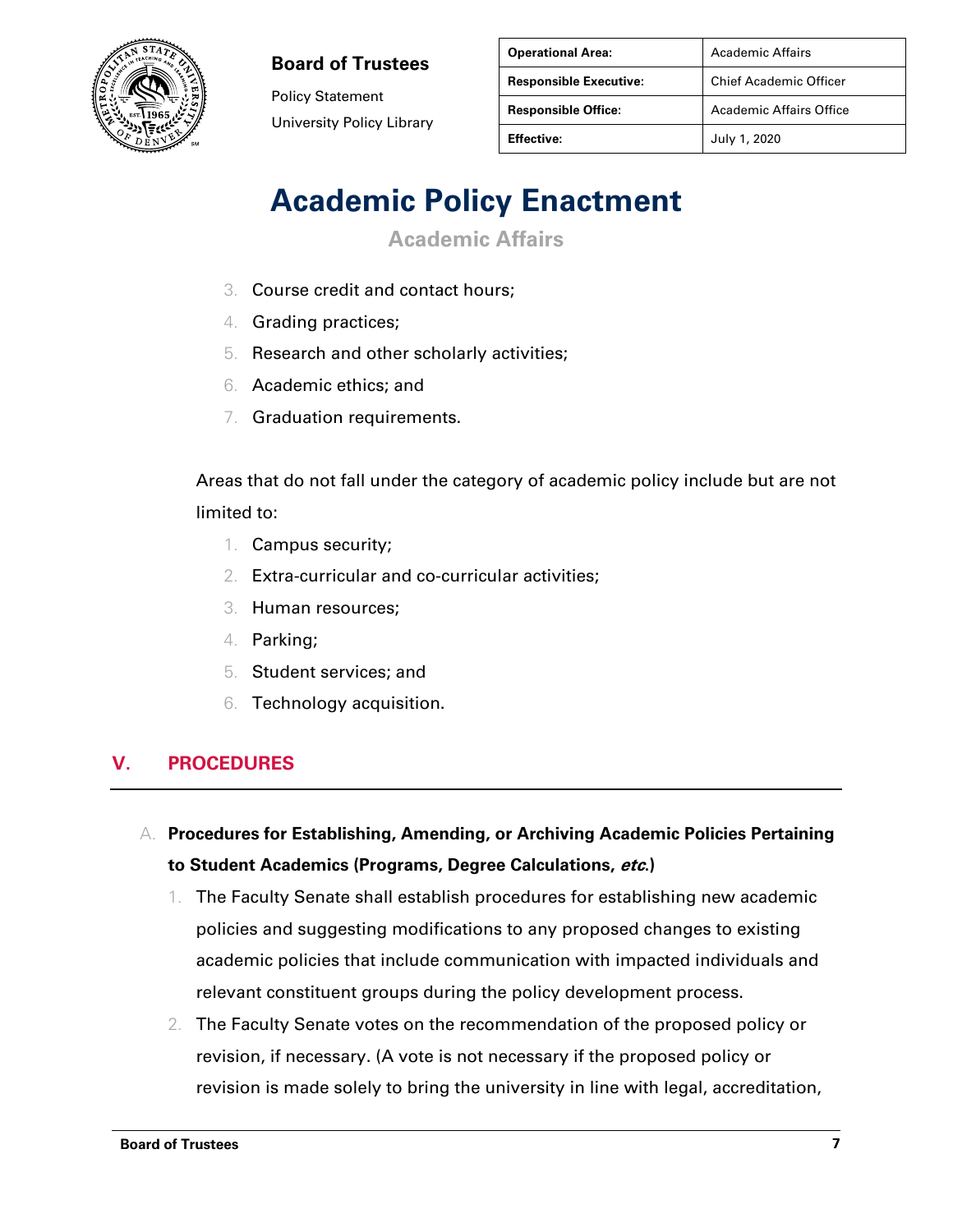

Policy Statement University Policy Library

| <b>Operational Area:</b>      | Academic Affairs               |
|-------------------------------|--------------------------------|
| <b>Responsible Executive:</b> | <b>Chief Academic Officer</b>  |
| <b>Responsible Office:</b>    | <b>Academic Affairs Office</b> |
| <b>Effective:</b>             | July 1, 2020                   |

# **Academic Policy Enactment**

**Academic Affairs**

or state higher education commission requirements. Determination on if a vote is necessary or not will be made by Faculty Senate leadership in consultation with relevant committees.)

- 3. The Provost or designee approves the proposed policy or revision. If the Provost or designee does not approve (either by rejecting, tabling, or holding) the proposed policy or revision, the Provost or designee communicates the decision or action and rationale to Faculty Senate leadership in a timely manner.
- 4. The Provost or designee informs the President's Cabinet of new policy or policy revision.
- 5. The Provost's Office publishes the policy or revision in the University Catalog and notifies the University Community.
- B. **Procedures for Establishing, Amending, or Archiving Academic Policies Pertaining to Faculty Professional Activity (Research, etc.)**
	- 1. The Faculty Senate shall establish procedures establishing new academic policies and suggesting modifications to any proposed changes to existing academic policies that include communication with impacted individuals and relevant constituent groups during the policy development process.
	- 2. The Faculty Senate votes on the recommendation of the proposed policy or revision, if necessary. (A vote is not necessary if the proposed policy or revision is made solely to bring the university in line with legal, accreditation, or state higher education commission requirements. Determination on if a vote is necessary or not will be made by Faculty Senate leadership in consultation with relevant committees.)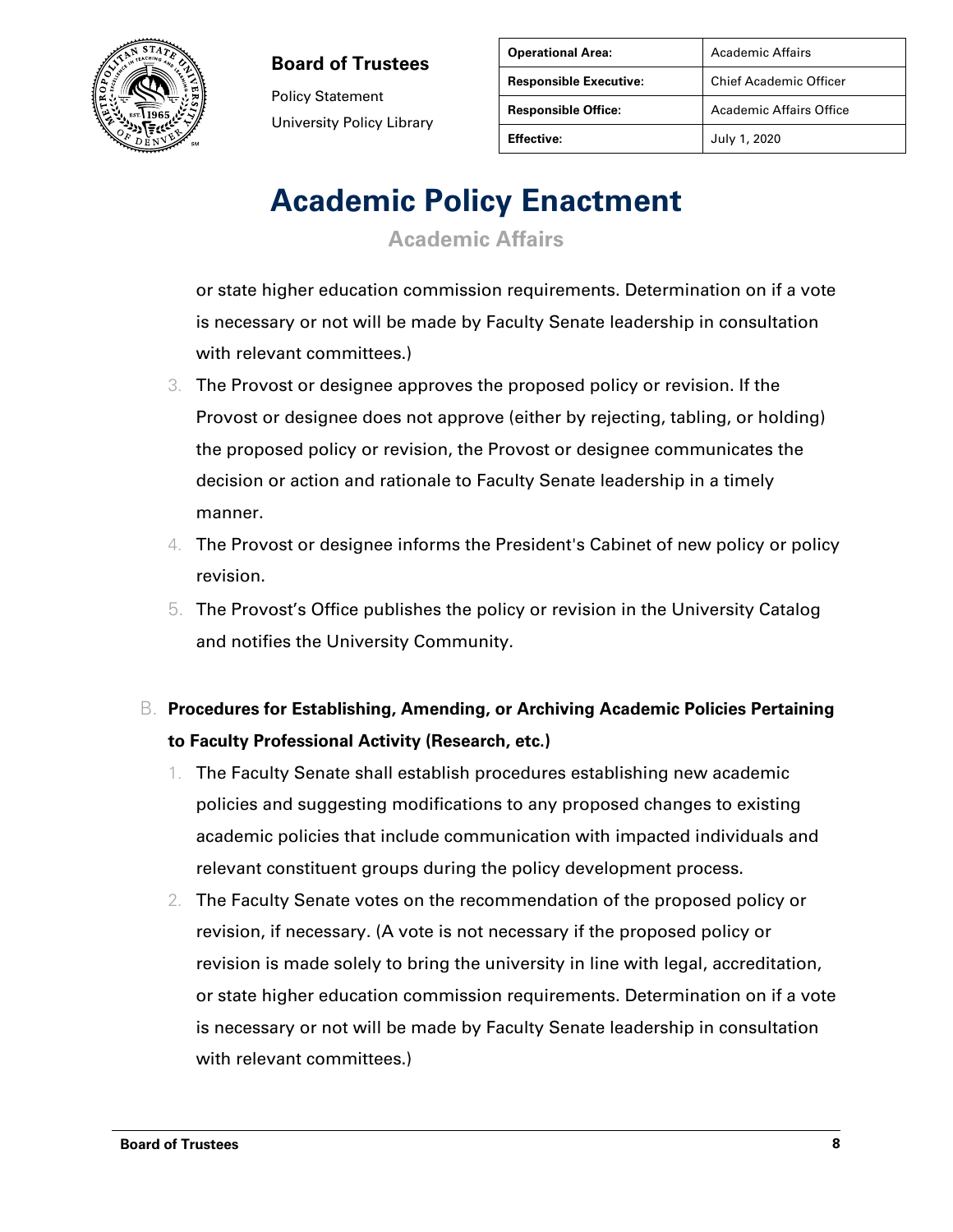

Policy Statement University Policy Library

| <b>Operational Area:</b>      | Academic Affairs               |
|-------------------------------|--------------------------------|
| <b>Responsible Executive:</b> | <b>Chief Academic Officer</b>  |
| <b>Responsible Office:</b>    | <b>Academic Affairs Office</b> |
| <b>Effective:</b>             | July 1, 2020                   |

# **Academic Policy Enactment**

**Academic Affairs**

- 3. The Provost or designee approves the proposed policy or revision. If the Provost or designee does not approve (either by rejecting, tabling, or holding) the proposed policy or revision, the Provost or designee communicates the decision or action and rationale to Faculty Senate leadership in a timely manner.
- 4. The Provost or designee informs the President's Cabinet of new policy or policy revisions.
- 5. The Policy Administrator formats and formalizes the policy statement for signature and publication in the Policy library.
- C. **Procedures for Establishing, Amending, or Archiving President-level and Board of Trustee-level Academic Policies** 
	- 1. The Faculty Senate shall establish procedures for establishing new academic policies and suggesting modifications to any proposed changes to existing President-level and Board of Trustee-level academic policies that include communication with impacted individuals, offices, and relevant constituent groups during the policy development process.
	- 2. The Faculty Senate votes on the recommendation of the proposed policy or revision, if necessary. (A vote is not necessary if the proposed policy or revision is made solely to bring the university in line with legal, accreditation, or state higher education commission requirements. Determination on if a vote is necessary or not will be made by Faculty Senate leadership in consultation with relevant committees.).
	- 3. The Provost informs the President of policy developments.
	- 4. A Faculty Senate designee will present the policy to the University Policy Advisory Council as an information item.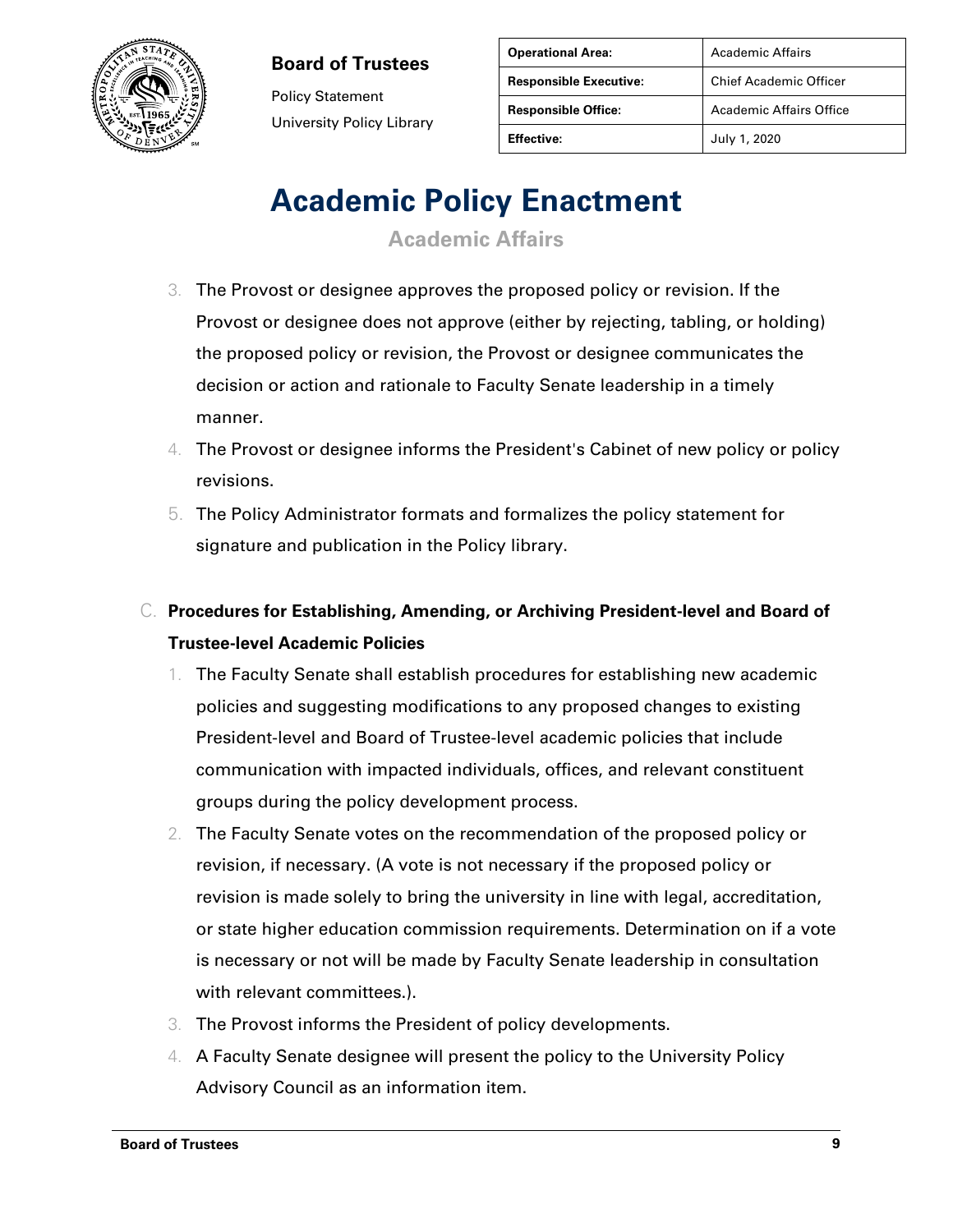

Policy Statement University Policy Library

| <b>Operational Area:</b>      | <b>Academic Affairs</b>       |
|-------------------------------|-------------------------------|
| <b>Responsible Executive:</b> | <b>Chief Academic Officer</b> |
| <b>Responsible Office:</b>    | Academic Affairs Office       |
| <b>Effective:</b>             | July 1, 2020                  |

### **Academic Policy Enactment**

**Academic Affairs**

- 5. The Faculty Senate President or other designated Faculty Senate representative, in consultation with the University Policy Advisory Council leadership, will present the proposed policy or revision to the President's Cabinet, which will provide recommendations to the President regarding the approval of the proposal.
- 6. The President approves the proposed policy or revision or recommends other action, including but not limited to moving trustee-level policy to the Board of Trustees for final approval. If the President and/or the Board of Trustees does not approve the proposed policy or revision (either by rejecting, tabling, or holding), the President or designee communicates the decision or action and rationale to Faculty Senate leadership in a timely manner.
- 7. Once approved, the Policy Administrator formats and formalizes the policy statement for signature and publication in the University Policy library.

### **VI. RELATED INFORMATION**

- A. MSU Denver Faculty Senate Bylaws
- B. MSU Denver Curriculum Policies and Procedures
- C. MSU Denver Faculty Employment Handbook Committee Policy
- D. MSU Denver Policy and Procedure Enactment Policy
- E. American Association of University Professors Statement on Government of Colleges and Universities
- F. Colorado State Constitution
- G. Colorado Revised Statutes
- H. Colorado Commission on Higher Education (CCHE) Policies
- I. CCHE Academic programs Policy, Section I.V
- J. CCHE Admissions Standards Policy, Section I.F
- K. CCHE Statewide Transfer and gtPathways Policy, Section I.L